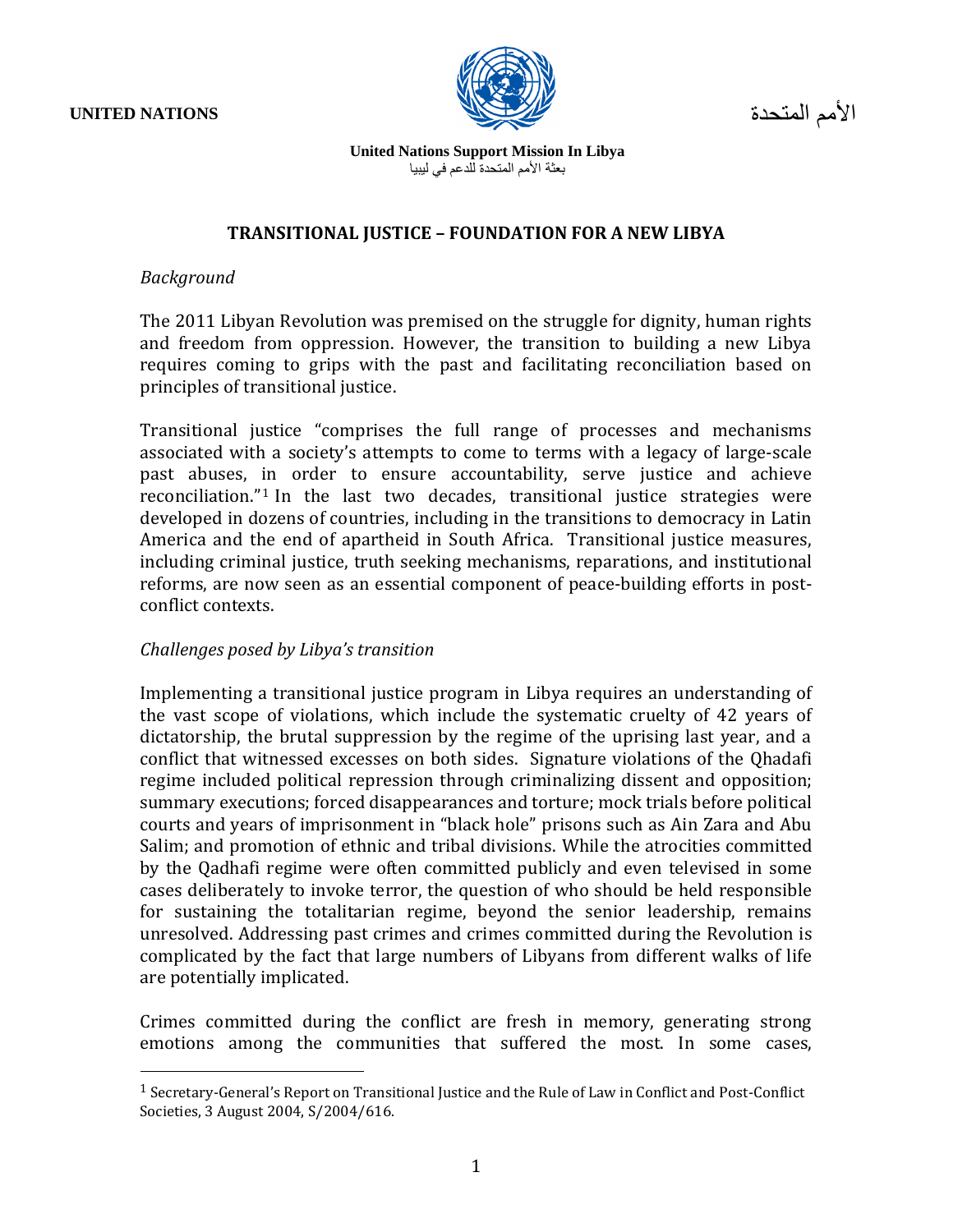perpetrators of past crimes became victims, while victims also became perpetrators. While the Libyan society honors those who selflessly fought against the brutality of the former regime, particularly those who lost life or limb, it is also faced with the difficult responsibility of holding accountable members of revolutionary forces for crimes committed during and after the Revolution, including torture of detainees and revenge attacks against communities perceived to be supporters of the former regime. Transitional justice will also have to deal with such violations.

The eruption of local conflicts in many parts of Libya based on historical grievances shows the need for a comprehensive approach to addressing the past. Since October 2011, such conflicts have flared up in various parts of the country, including in Bani Walid; in Kufra, between Tabu and Zwaya; in Sabha; in Zawiya with the Warshafana tribe; in Zintan, with the Mashashiya tribe; in Zuwara, with al-Jumail and Regdalin; and in Ghadames, between Arab and Tuareg. These conflicts have cost many civilian lives. While different delegations were dispatched to try to achieve reconciliation on the local level, these initiatives stopped short of tackling historical root causes and injustices based on recognition of rights. Until now, there is no uniform process of national reconciliation in Libya.

While the National Transitional Council enacted a transitional justice law entitled "Laying a Foundation for National Reconciliation and Transitional Justice", it is not clear whether the law as currently conceived will allow for a dynamic truth-seeking process. The law was not broadly consulted before it was passed and its goals are unclear. The Fact-Finding and Reconciliation Commission established by the law and composed purely of senior judges, appears to be a quasi-judicial process that may not provide sufficient scope for examining legacies of violations, reflecting on them through public hearings, and creating a space for victims to air their views. Victims are not mentioned in Libya's law except in relation to compensation. There are other legal challenges to moving forward too. Several amnesties were passed by the NTC and risk promoting impunity. These laws may need to be readdressed with the new General National Congress in place.

# *Benefits of truth-seeking*

It is still an open question whether Libya should institute a comprehensive and dynamic truth-seeking process, of transformational impact, such as the "truth commission" experiences in South Africa or Peru. The complexity of the layers of violations over 42 years of an oppressive regime deserves to be revealed and recognized openly, so that the abuses of the past will not repeat themselves. Truthseeking can also form the basis for just approaches to reparations and fundamental institutional reforms, including in reforming the justice institutions or the troubled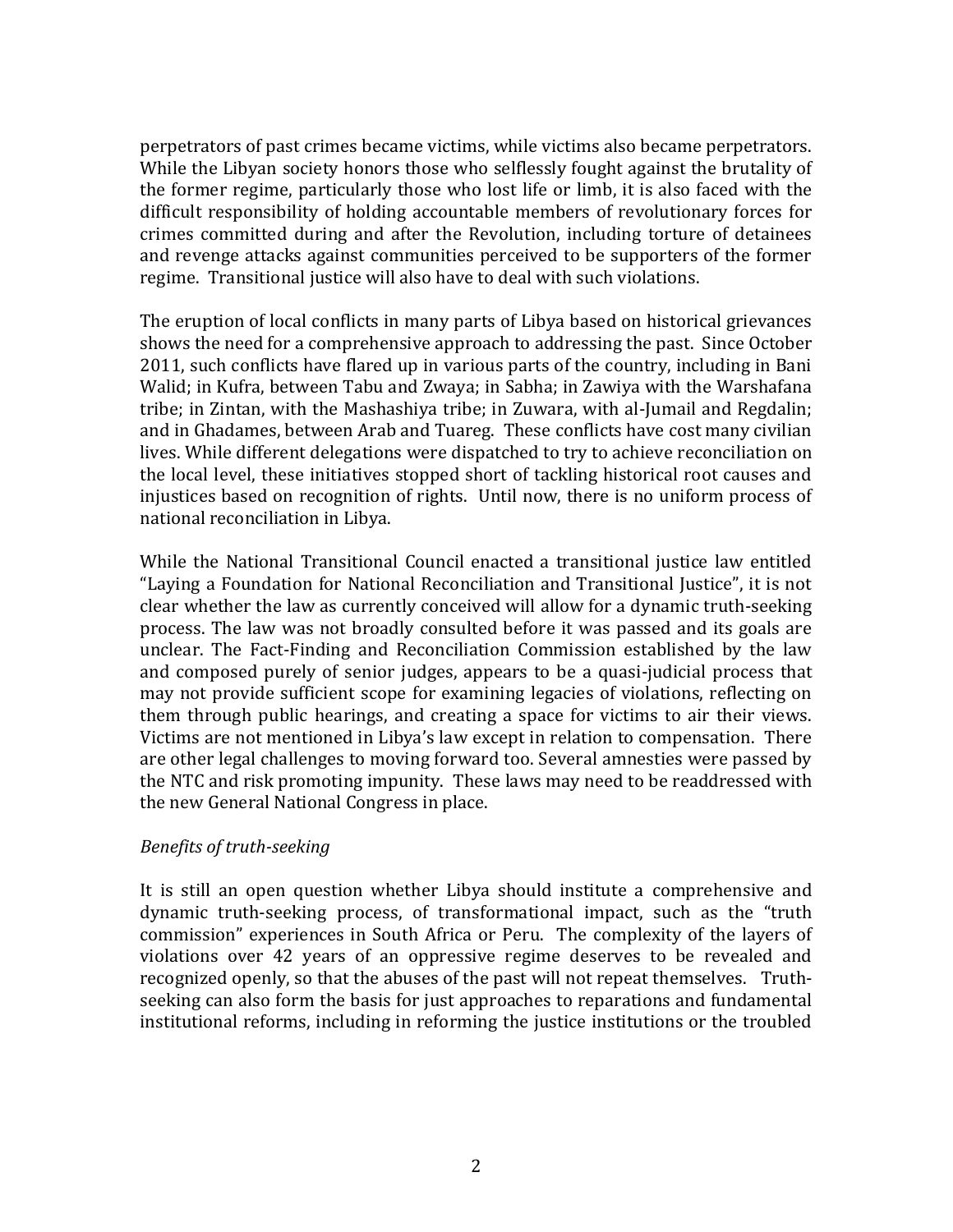security sector. It is important that these options are discussed in more detail throughout the Libyan society.

A transitional justice strategy that includes truth-seeking can provide a framework to resolve even the most contentious issues, preventing further conflict and cycles of revenge. An example is the situation regarding Misrata and the Tawergha, which needs reconciliation based on truth and justice. A commission should determine what actually happened, guilty individuals should face trial, and the needs of victims, especially those who suffered sexual violence, should be addressed. But those who suffered reprisal violations deserve reparations and their displacement must end, or else it risks the festering of wounds that will give rise to future conflict.

### *Need for a victim-oriented approach*

The plight of families of missing persons, whether they were for or against Qadhafi, demonstrates the need for a victim-centered approach. The pain of the loss of a father, brother, son or husband is the same, no matter whose side they were on. More concrete measures are needed for victims such as those of the Abu Selim massacre, including giving them the opportunity to tell their stories and to receive full reparations, as well as holding criminal trials of those responsible. Civil society organizations should also play an important role in the transitional justice process, particularly in giving support to victims.

#### *Ending conflict-related detentions and need for a prosecutorial strategy*

Libya's legal institutions are still weak and rule of law remains a fundamental challenge. Since the demise of the old regime, Revolutionary forces have continued to substitute for the role of the state and arrested thousands of perceived Qadhafi supporters who remain in detention today without legal process. Some have been subjected to ill-treatment or torture.

Transitional justice experiences can contribute to formulating a prosecutorial strategy that will allow for investigations and trials of those of the highest level of responsibility for the most serious crimes, and for the release of others. The continued detention of some 7000 persons without legal process constitutes arbitrary detention, which must be ended as soon as possible if human rights are to be respected in the new Libya. Regime crimes require particular and complex forms of investigation as those at the top, who are ultimately responsible, typically maintain distance from the crimes, which are carried out by carefully honed systems of subordinates. Libyans would benefit from international experience in devising an approach in this regard.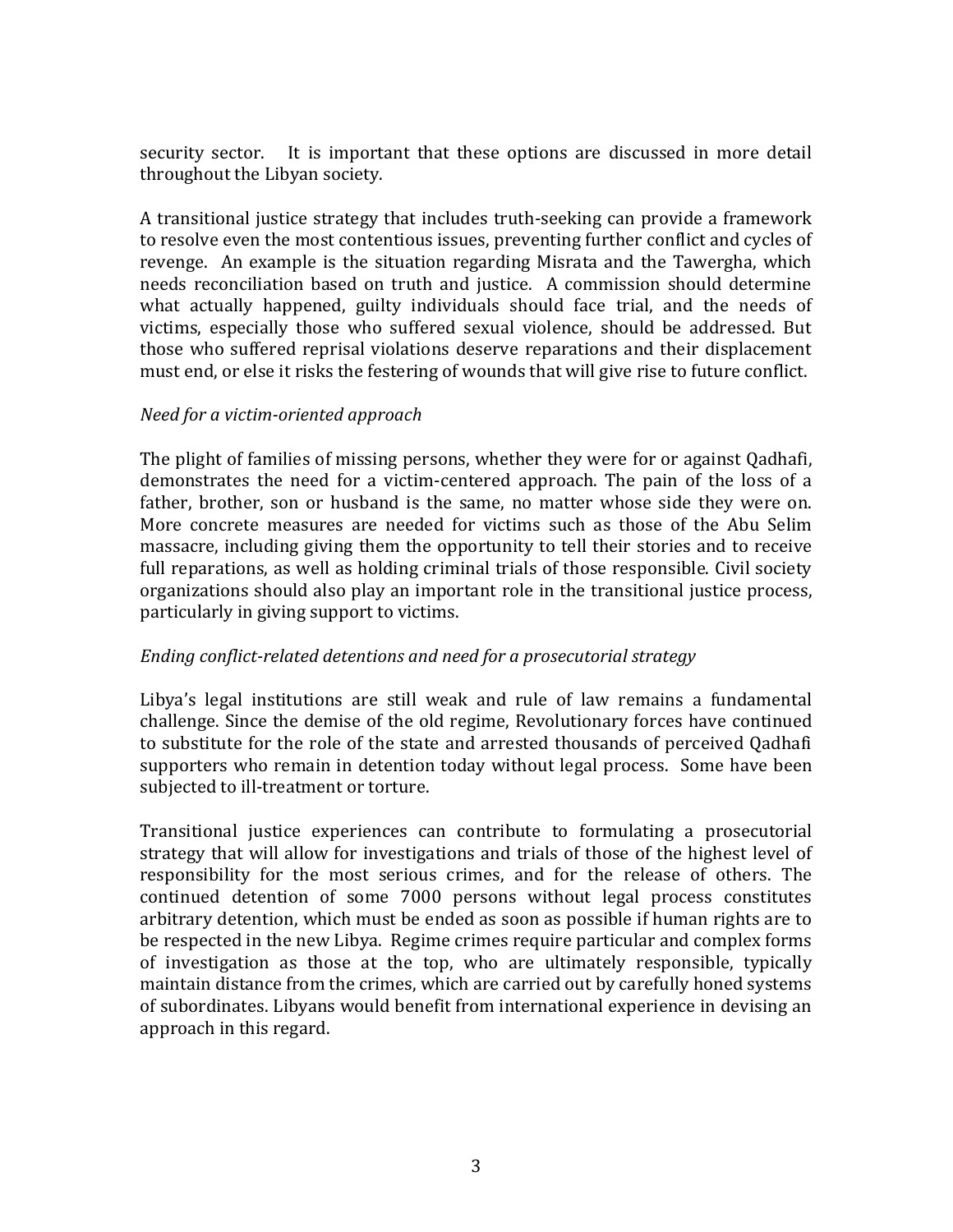A coherent overall strategy to prosecutions will require a policy directive and a centralized approach from the General Prosecutor's office. Trials should not simply be conducted in a haphazard way in local courts where high-level detainees are currently being held, but require a deliberate overall strategy. Charges should go beyond the events of 2011 to cover historic crimes even if this requires additional investigation. As it will not be possible to try everyone who is currently suspected or detained, trials should focus on those who organized or masterminded crimes. This strategy will need to be communicated and explained not only to legal professionals, but also to the brigades, victims, and the general public. A strategic approach to prosecutions of the former regime, resulting in fair trials, will contribute to strengthening public confidence in the judiciary and the importance of rule of law in Libya.

# *Conclusion*

Transitional justice processes can enable Libyan society to make a commitment to particular values going forward, which can be reflected in the new Constitution. There are many examples from other countries on which Libya can draw. It would be a pity if Libya missed this critical juncture in its history to take such an opportunity.

In light of the above, UNSMIL puts forward the following recommendations:

- **1.** Libya is at a crucial juncture in terms of its history. In order to move forward, it should carefully consider its past and learn from it. A transitional justice strategy can contribute to defining how Libyan society will go forward, and lay the foundations for a new democratic society. The General National Congress and new government should commit to implementing a comprehensive transitional justice process within the next year.
- **2.** More public dialogue and debate is needed in Libyan society to decide the goals and the scope of transitional justice processes. The General National Congress may want to consider instituting an official public consultation on these matters of national importance, similar to the election law and Constitution.
- **3.** Transitional justice should encompass not just criminal justice but also truth seeking, reparations, and reforms intended to guarantee that such violations do not recur. As a starting point, Libyan authorities should consider instituting a socially dynamic approach to truth-seeking that ensures